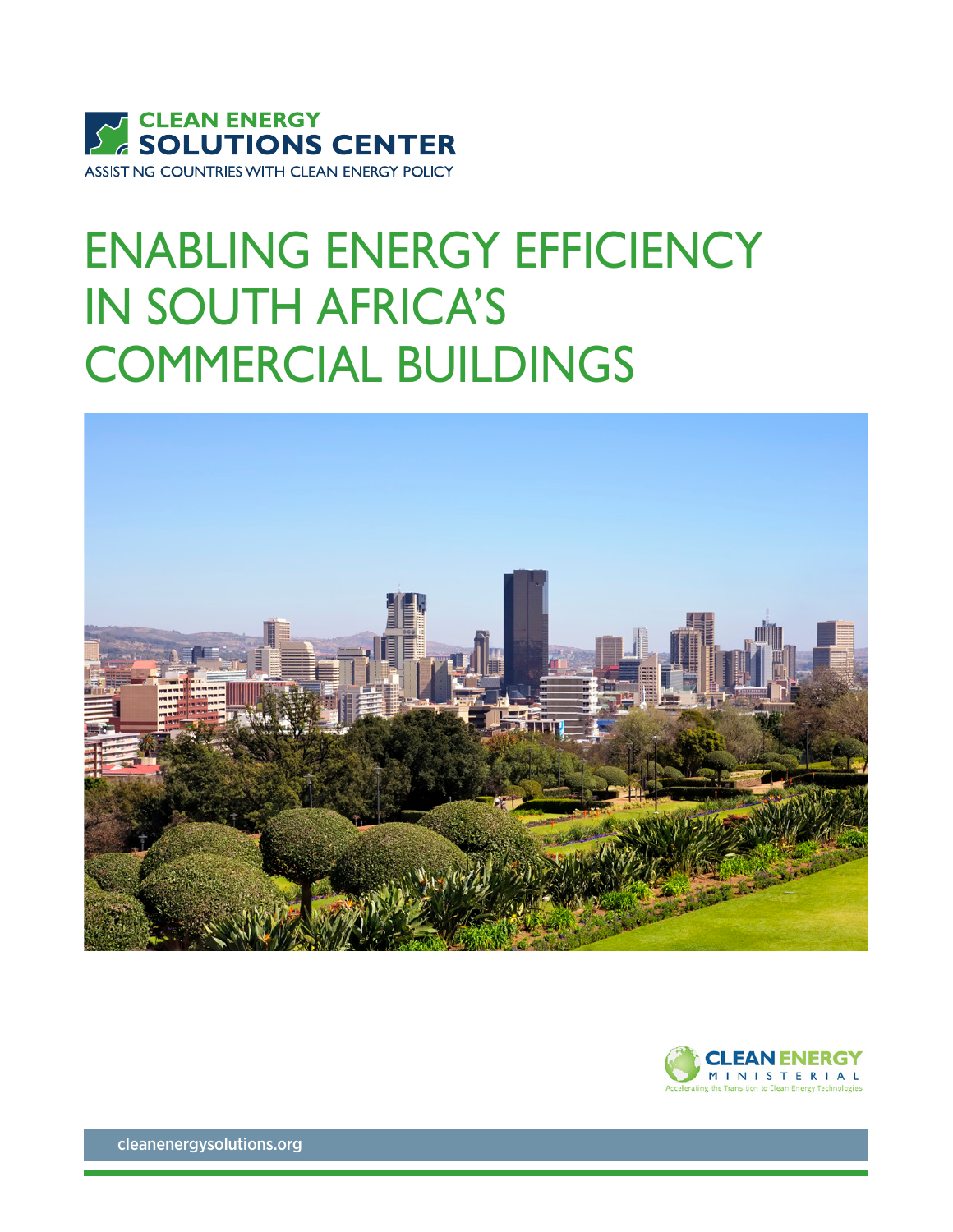South Africa is leading a number of efforts to support a thriving economy while also reducing energy use. Increasing energy demand coupled with a highly energy intensive economy and energy inefficient industries provide the backdrop for strong government action underway in South Africa.<sup>1</sup>



South Africa's Department of Environmental Affairs has a 6 Star Green rating from the Green Building Council of South Africa. *Photo from [constructionreviewonline.com/2015/02](http://constructionreviewonline.com/2015/02/secombines-fire-safety-natural-ventilation-energy-efficiency-n) [secombines-fire-safety-natural-ventilation](http://constructionreviewonline.com/2015/02/secombines-fire-safety-natural-ventilation-energy-efficiency-n)[energy-efficiency-new-dea-hq-building](http://constructionreviewonline.com/2015/02/secombines-fire-safety-natural-ventilation-energy-efficiency-n)[pretoria-sa](http://constructionreviewonline.com/2015/02/secombines-fire-safety-natural-ventilation-energy-efficiency-n)*

South Africa's National Energy Efficiency Strategy, released in 2005, seeks to reduce energy intensity in several sectors to foster economic growth without equivalent growth in carbon emissions and energy consumption. The strategy presents energy efficiency targets for the industry and mining, commercial and public, residential and transport sectors. In particular, the government seeks to improve energy efficiency in the commercial sector by 15%. The strategy lays out a number of key actions to reach these targets while supporting economic growth, energy security and competitiveness.<sup>2</sup>

|                                  | <b>SOUTH AFRICA COUNTRY PROFILE</b>                                                     |
|----------------------------------|-----------------------------------------------------------------------------------------|
| <b>Total area</b>                | 1,221,037 km <sup>2</sup>                                                               |
| <b>Population density</b>        | $42.4$ /km <sup>2</sup>                                                                 |
| <b>Energy supply</b>             | 72% coal, 22% oil, 3% natural gas, 3% nuclear,<br><1% renewables                        |
| <b>Energy use</b>                | 37% manufacturing, 31% transport, 9% residential,<br>7% commercial, 8% mining, 8% other |
| <b>Electrification rate</b>      | 73%                                                                                     |
| Installed generation<br>capacity | 90% coal, 5% nuclear, 5% hydro                                                          |
| <b>Fuel imports</b>              | 110,000 barrels/day petroleum                                                           |

*Source: http://www.reegle.info/policy-and-regulatory-overviews/ZA; http://www.energy.gov.za/cop%2017/CopFiles/ PerspectiveOnEnergyEfficiencyBuilding.pdf* 

1 http://www.reegle.info/policy-and-regulatory-overviews/ZA

2 http://www.energy.gov.za/files/IEP/jhb\_workshop/Overview-on-the-National-Energy-Efficiency-Strategy-Post2015-26Sep2013.pdf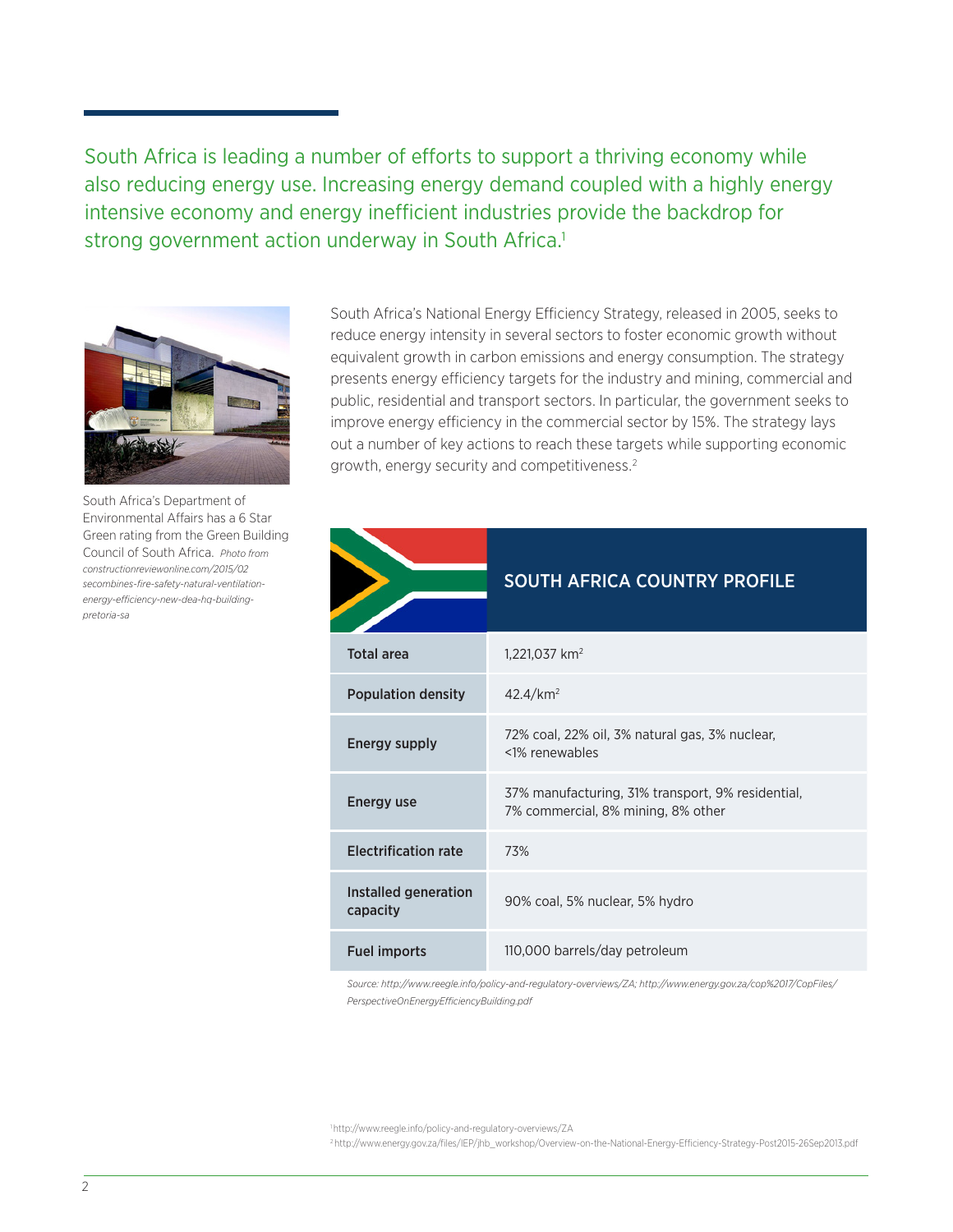Within this context, in 2013 South African National Energy Development Institute (SANEDI) partnered with the Clean Energy Solutions Center via its Ask an Expert service to enable energy efficiency in the buildings sector. In particular, the Solutions Center supported development of the Regulations on Allowance for the Energy Efficiency Savings legislation designed to provide a framework for effective energy efficiency regulation, incentives and energy reduction targets for South Africa's commercial buildings sector.

## Recommended Solutions

The Solutions Center partnered with the government of South Africa to provide an indepth review of the Regulations on Allowance for the Energy Efficiency Savings. The review resulted in a number of concrete recommendations to support effective design and implementation of the regulations and related incentives.

- Support policy design that allows flexibility to adapt to changing market **conditions.** To ensure energy efficiency programs can be improved over time and respond to market needs, policymakers can consider presenting programmatic details in complementary documents (like guidelines) that can be modified over time, rather than within the actual regulation, which could only be changed through legislative action. This allows for program implementation flexibility and simple modification of guidelines and program details as needed to ensure program success. Specific language on valuation methods of energy efficiency projects and required participant documentation, for example, are details that might benefit from flexibility as the program matures. Regulations can also integrate authority for institutions, such as SANEDI, to revise certain aspects of a regulation over time to support long term policy effectiveness and simplified program administration.
- Consider integration of renewable energy technologies with energy efficiency **programs.** A review of SANEDI renewable energy and energy efficiency programs noted that certain renewable energy technologies, such as passive solar and ground source heat pumps, were not included under either program, but could be useful in energy efficiency programs to support broader goals and targets. Recommendations noted that policymakers should ensure that renewable energy technologies covered under other incentive programs are not eligible for "double counting" between programs. Finally, renewable energy technologies included in energy efficiency incentive programs, such as those listed above, should be clearly defined to ensure program participants fully understand technology eligibility.
- Assess energy savings and support monitoring and evaluation with robust modeling tools. A number of modeling tools are available to support policymakers in assessing energy savings associated with energy efficiency actions.

South Africa